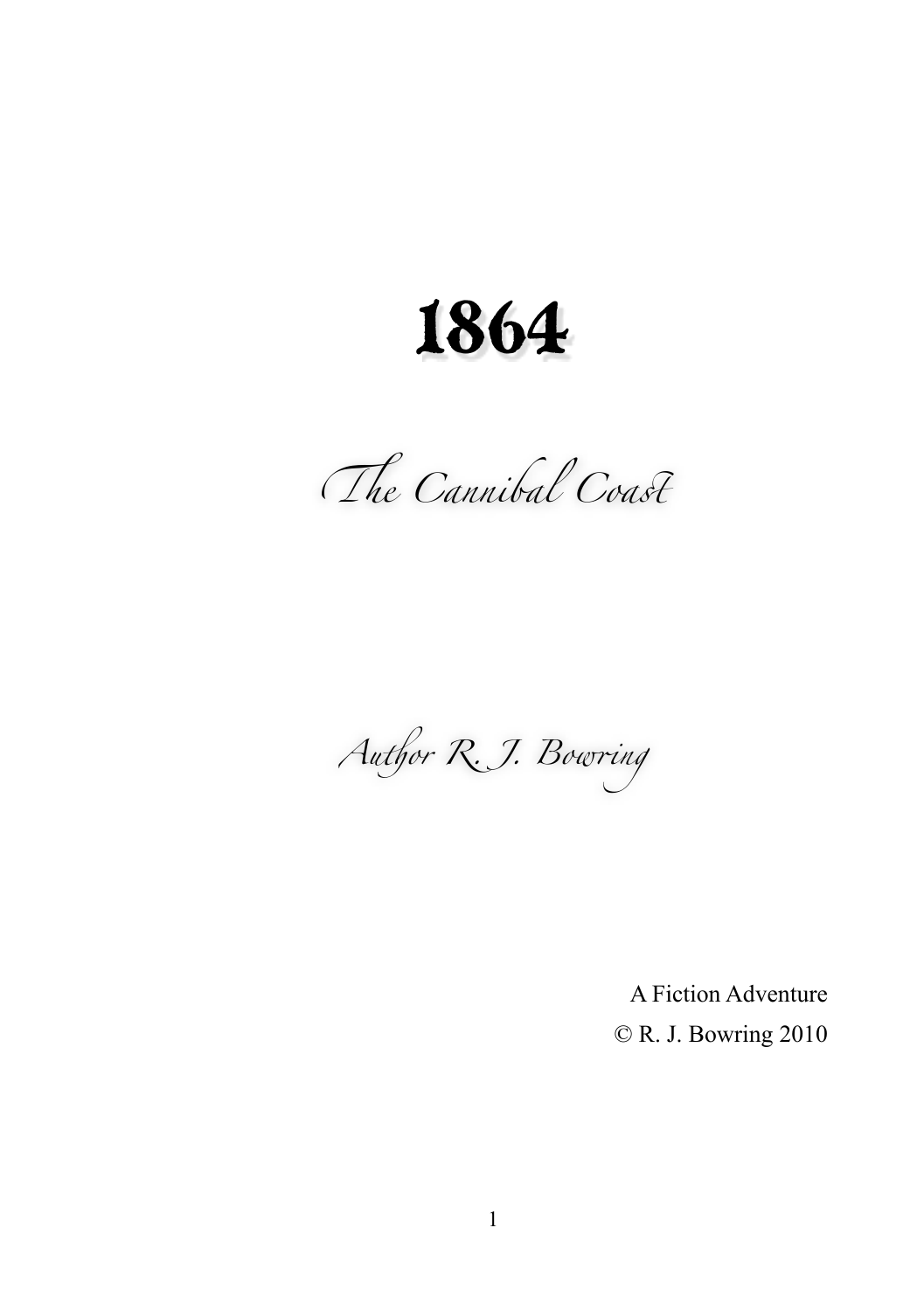#### **COPYRIGHT**

*Copyright © 2010 by R.J. Bowring*

*All rights reserved. This book or any portion thereof may not be reproduced or used in any manner whatsoever without the express written permission of the publisher except for the use of brief quotations in a book review.*

*Printed in Australia*

*First Printing, 2011*

*ISBN 978-0-9871570-0-3*

digitalprintaustralia.com 135 Gilles Street, Adelaide, South Australia 5000 Ph: 08 8232 3404 Fx: 08 8232 3177 [books@digitalprintaustralia.com](mailto:books@digitalprintaustralia.com)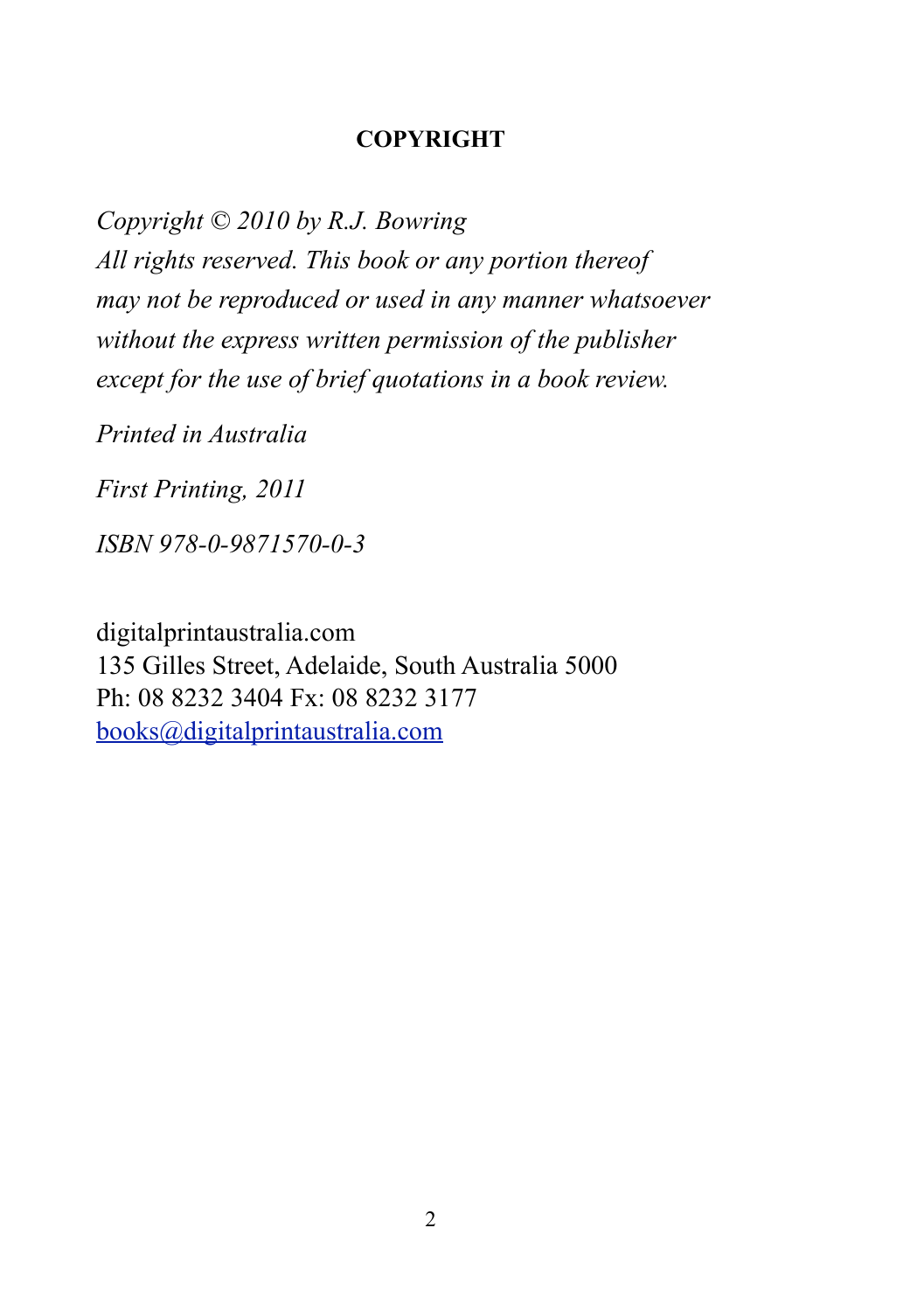### **ACKNOWLEDGMENTS**

A hearty thank you for the fine work provided by Marjolijin De Jong of My Way Glass Engraving, who provided the front cover image of the lugger. A special warm and heartfelt thank you to my editor Brenda Layman of Select Authors, for her magnificent patience and perseverance. Brenda and Mark have been the foundation rock who stood immovably convinced in my work.

Also, a big thank you to the many friends who've coaxed and encouraged me along the way. Peter & Lyn Hardy, Mary Rainer, Bob & Fi McMullen, Chris Winterflood, Reg Watson, Roy & Diane Cummings, Danielle Touroult, Lauren & Justin Penneyeston, Phil Kelly, Trudy Stanley, my brother KB and his family, and many more who were there when I needed a friendly face, an opinion, or a shoulder to lean on.

When I faltered you gave a steady and willing hand. Thank you!

To the readers, we thank you, your support makes it all worthwhile. I hope you enjoy the story and mention it to a friend.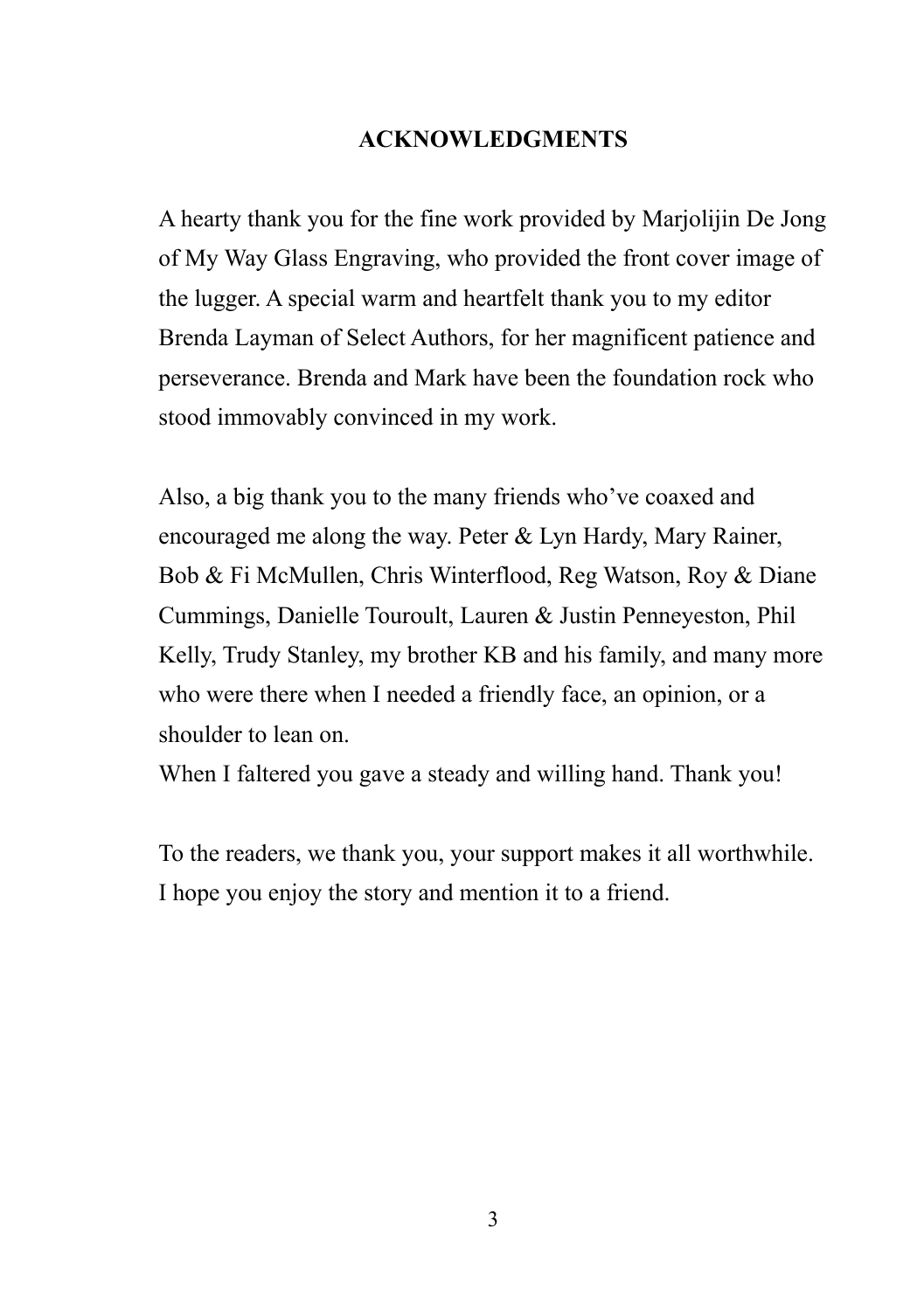## CHAPTER CONTENT

# Introduction

| 1. The escape                 | P 6               |
|-------------------------------|-------------------|
| 2. Murder at sea              | P <sub>19</sub>   |
| 3. Sailing north              | P 31              |
| 4. Capturing the lugger       | P 47              |
| 5. Refitting the lugger       | P 58              |
| 6. Burial at sea              | P 72              |
| 7. Bird of Paradise           | P 86              |
| 8. Shipwreck                  | P 99              |
| 9. The cannibal coast         | P113              |
| 10. Run 'til you find courage | P124              |
| 11. Crocodile Island          | P137              |
| 12. The captive               | P151              |
| 13. Defending Paradise        | P165              |
| 14. The intruders             | P180              |
| 15. The battle for peace      | P192              |
| 16. Making friends of enemies | P <sub>203</sub>  |
| 17. An uneasy peace           | P <sub>2</sub> 14 |
| 18. A new life begins         | P224              |
| 19. Defying the odds          | P236              |
| 20. Forging alliances         | P250              |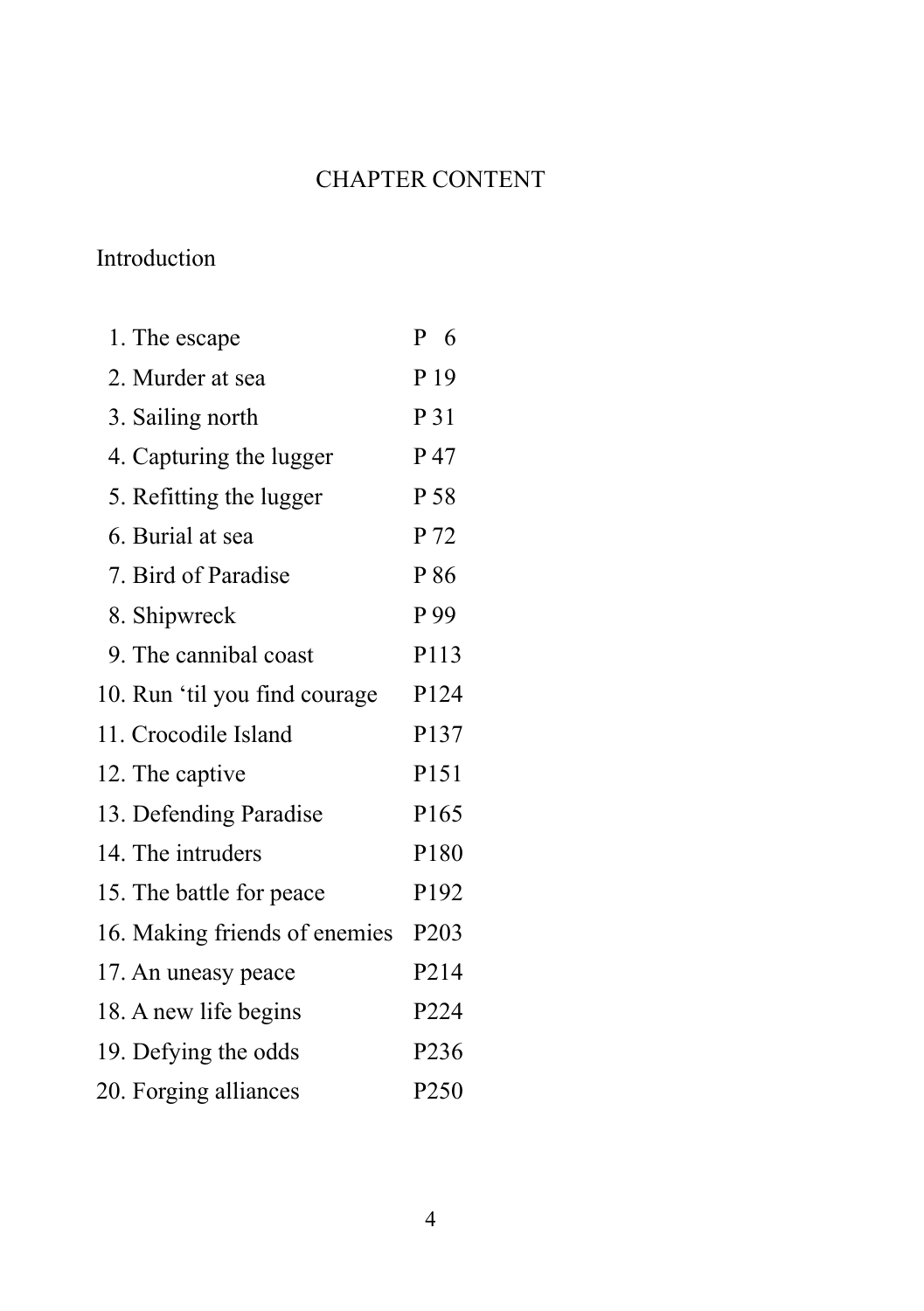### *Introduction*.

*When Europe's jails were bursting at the seams with the tide of humanity, Penal Settlements were sprouting in the furthest corners of the Empire.* F*ortunes were being won and lost by landed gen*"*y, se*\**lers, and* '*os*e *bold enough to face the dangers of hostile natives defending thei*r p*rimi*#*ve cultures in far o*ff *lands.*

P*aradise was for some an escape* 1*om cap*#*vi*( *at* '*e hands of ru*'*les*s m*en reluctant* 4 *give up slavery and* '*e cheap labour it delivered. Bu*t *for many the price was high, their freedom short-lived, and often that'* freedom came with horrifying torture or a quick and bloody death. *For those who embraced the cultures of the land and the times, their* p*aradise was at* '*e point of co*9*ision between a more modern age an*d

;*at dark and clouded past we only speak of in quiet corners.*

<*is is* '*e s*4*ry of Curry...a bold, daring, and ru*'*less adventurer who*  m*et* '*e cha*9*enges of life wi*' *only* '*e fear of fa*9*ing in*4 '*e hands of* a c*ivilized world, slavery, and* '*e hangman*'*s noose.*

R*usse*9 *Bowrin*g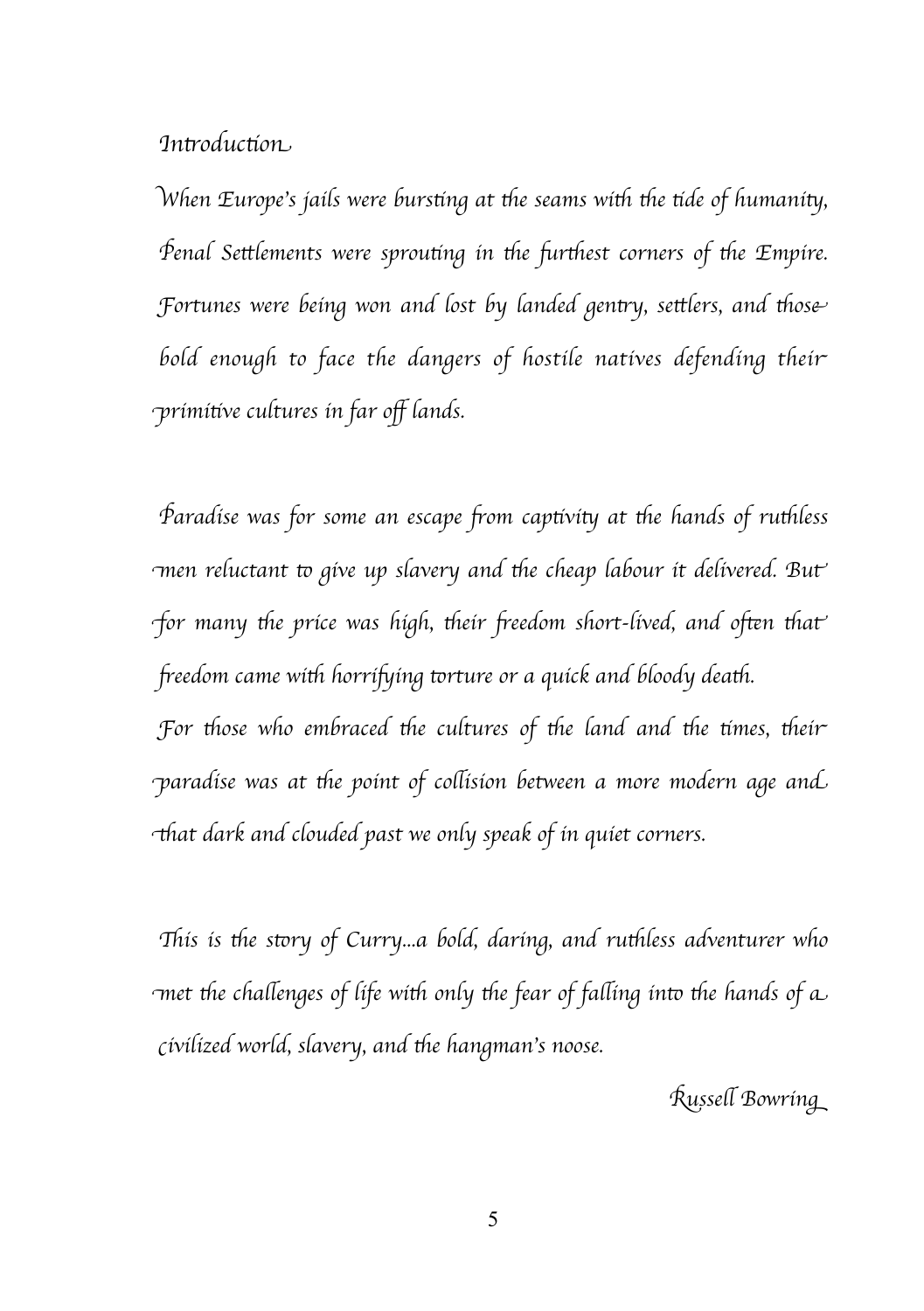### **The escape**

Curry dared not share his thoughts with the house maid who gently followed each wield with the balming grease, nor with any other worker on the property. They were broken men and women, reduced to a life of 'free'servitude. No bars, no guards, just their own broken minds kept them toiling and snitching on each other, to the satisfaction of the squatter and his wife.

Landed gentry, squatters, and their women; Curry hated the civility of their facade. It was a slight of conscience that cloaked the minds of evil. Beneath a shallow, cultured 'turn of phrase' in clipped English, lay man's inhumanity to man. Curry decided this was his last flogging. There would never be another in his lifetime, no matter how short or long that may be.

He had no ambitions to be like them, to simply imitate a sense of civilized culture with their brown suit coats, starched riding breeches, and silver cutlery at the dinner table. No! He sought an honest zest for life, moral or immoral, it mattered little. He would go to the ends of the earth if need be, to escape 'civilized' immorality this farce of a life of self-inflicted slavery.

Civilized love was a waltz with words, honor was a trickster's card they played, and their piety was borne of bloody ages where empires were made on the backs and bodies of slaves and servitude. He began to plot his escape and future. There could be no return to this life, and he didn't plan for one.

His escape would mark him forever as an outcast and their only goal would be to drag him back to a hangman's noose.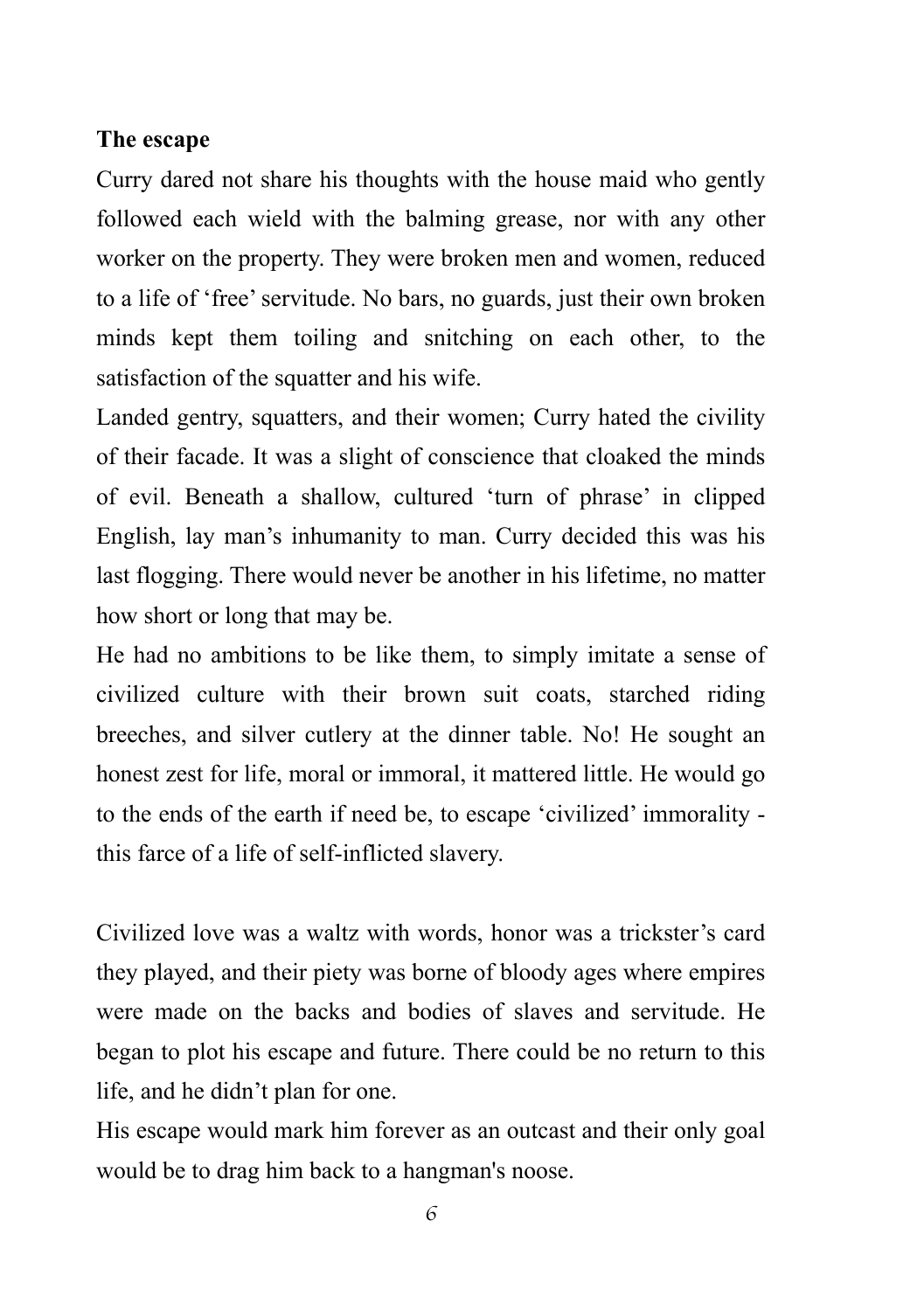He reasoned, better to die a free man than serve as an example. But first, he must heal his wounds fully. He would need all his strength, endurance, and cunning to avoid being caught in the chase that would follow. The healing would take three weeks at least, maybe more, because the muscles on his back were deeply torn and ruptured by the flogging.

For two months he watched, waited, and worked out the plan. Time was a luxury that worked in his favour, and the toil he endured served only to temper his resolve. When all was ready, he made his move as darkness fell.

He began by raiding the store for the provisions he would need, then he quietly saddled the squatter's best horse. The first two days were critical. If his plan went badly, he'd need a good mount to outrun his pursuers, though he hoped to avoid so close a chase.

The weapon, he left until last; the squatter would provide it, and pay dearly for the beating.

Curry tied the calico sack to the saddle, and walking the horse in the shadows, approached the homestead. The bedroom lamp was still burning, and Curry could see the squatter's wife moving about getting ready for bed. The squatter was in his study at the end of the verandah.

Curry left the shadows and walked quickly but quietly to the side of the study door. Surprised at first, he could hear the sounds of heavy breathing and the creak of timber.

Peering around the door jam, he found the squatter mounting a kitchen maid like a rutting deer.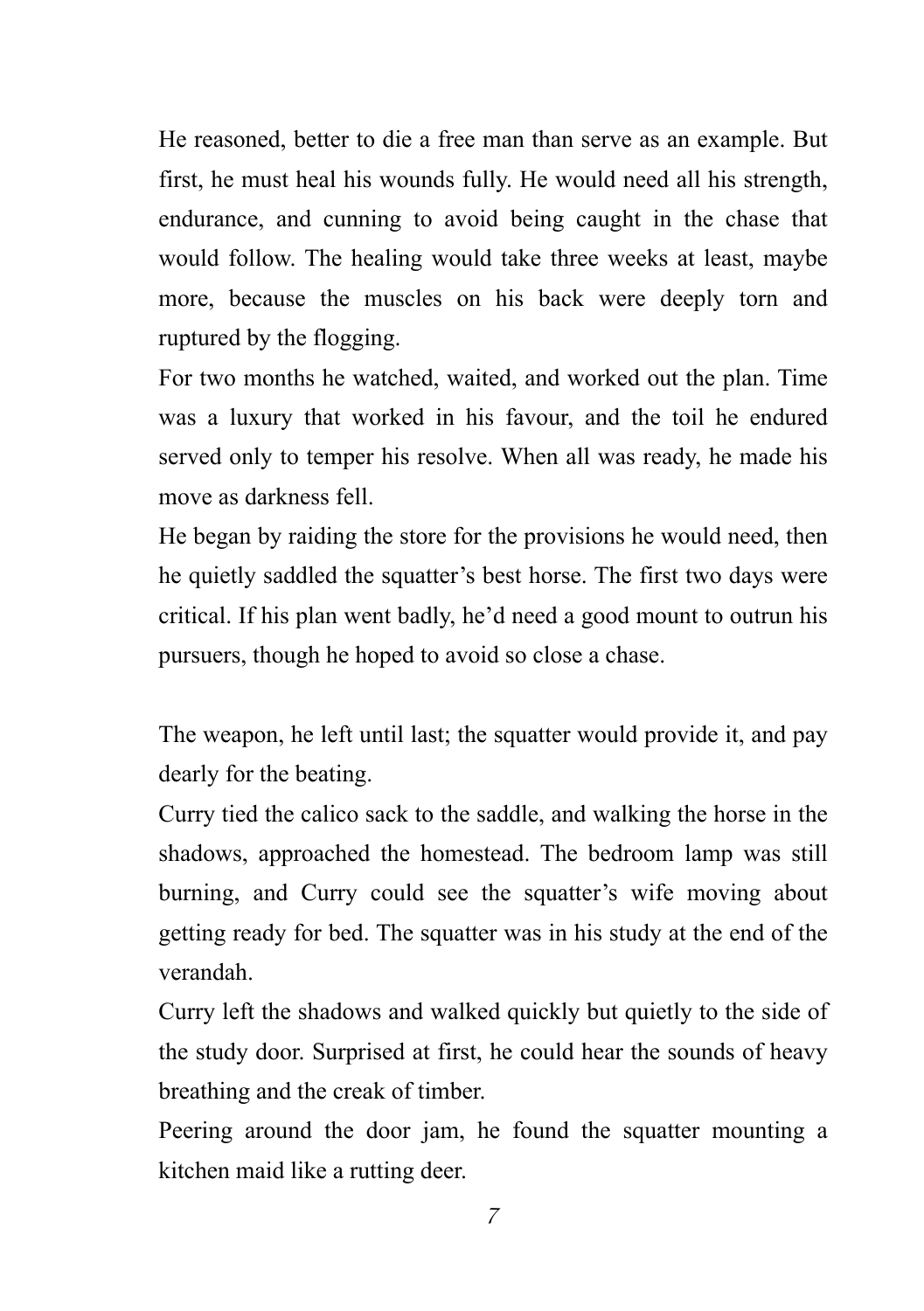He hesitated, not wanting the maid to give the alarm prematurely. He had expected the stag to be alone. Entering quickly he decided, if need be, he would silence the maid as well.

In two long strides he was standing over the pair, who seemed oblivious to his presence until the knife blade touched the squatter's throat. The squatter stiffened and Curry warned,

"Stand up slowly."

Curry held a finger to his lips to warn the maid to be silent. She nodded. The squatter stood to full height, then he warily cautioned,

"God, man, what are you doing?"

Curry spoke quietly.

"Move to the desk, open the lock to the pistol drawer, and hand the pistol to me..butt first; and be careful, this blade is sharp."

The squatter's sweat of exertion turned to the cold sweat of fear, and recognising Curry's voice, he knew he was about to die.

"They'll hunt you like a dog for this, Curry."

Curry took the pistol and tucked it in his belt, then hissed in the squatter's ear.

"Powder and shot. Be quick."

The squatter obeyed, handing Curry a bag of pistol balls and pointing to the powder storage safe. Curry marched him to the safe with the knife biting a little deeper.

"Open it," he demanded.

Naked, with a knife at his throat, the squatter knew he was doomed.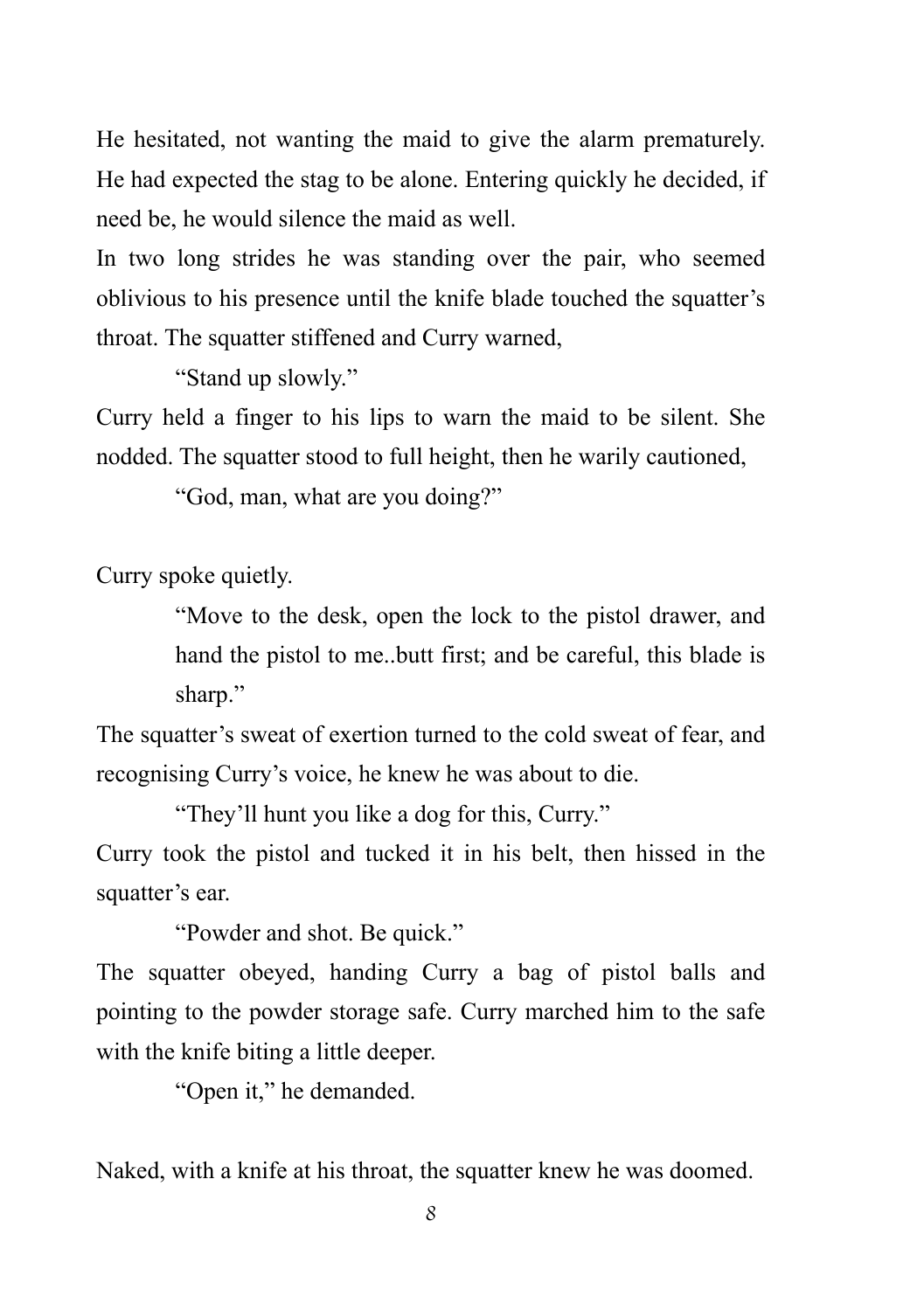He opened the safe, then Curry's cold tone sent a shiver down his spine.

> "Hunting me is not your worry, Guv. You need to think about whether you are going to heaven…or to hell."

Curry slowly turned the squatter until they were face to face. Their eyes met and held.

Curry's eyes were cold and unvielding; the squatters showed a mixture of fear, hate, and self-pity.

The sharp blade easily cut the windpipe, but not deep enough to sever the jugular vein. Horror washed away the look of hate on the squatter's face, but only an ill wind gave it voice.

Curry then drove the blade to the hilt in the squatter's fat paunch, and keeping it embedded, slowly drew it through the kidneys and out the squatter's side.

The squatter's eyes, full of pain and agony now, broke their lock and turned to look at the gut dribbling out of the wound.

His gut…his wound.

Curry, not taking his eyes off the squatter, pushed the live corpse away from himself.

> "You have time to think about it, Guv. It will take you a day or two to die and in this weather, you'll be able to smell it when your time is near. Save your last prayer 'till then."

With his backside against the desk, Curry cautiously placed the pistol down then pulled on one of the squatter's riding boots.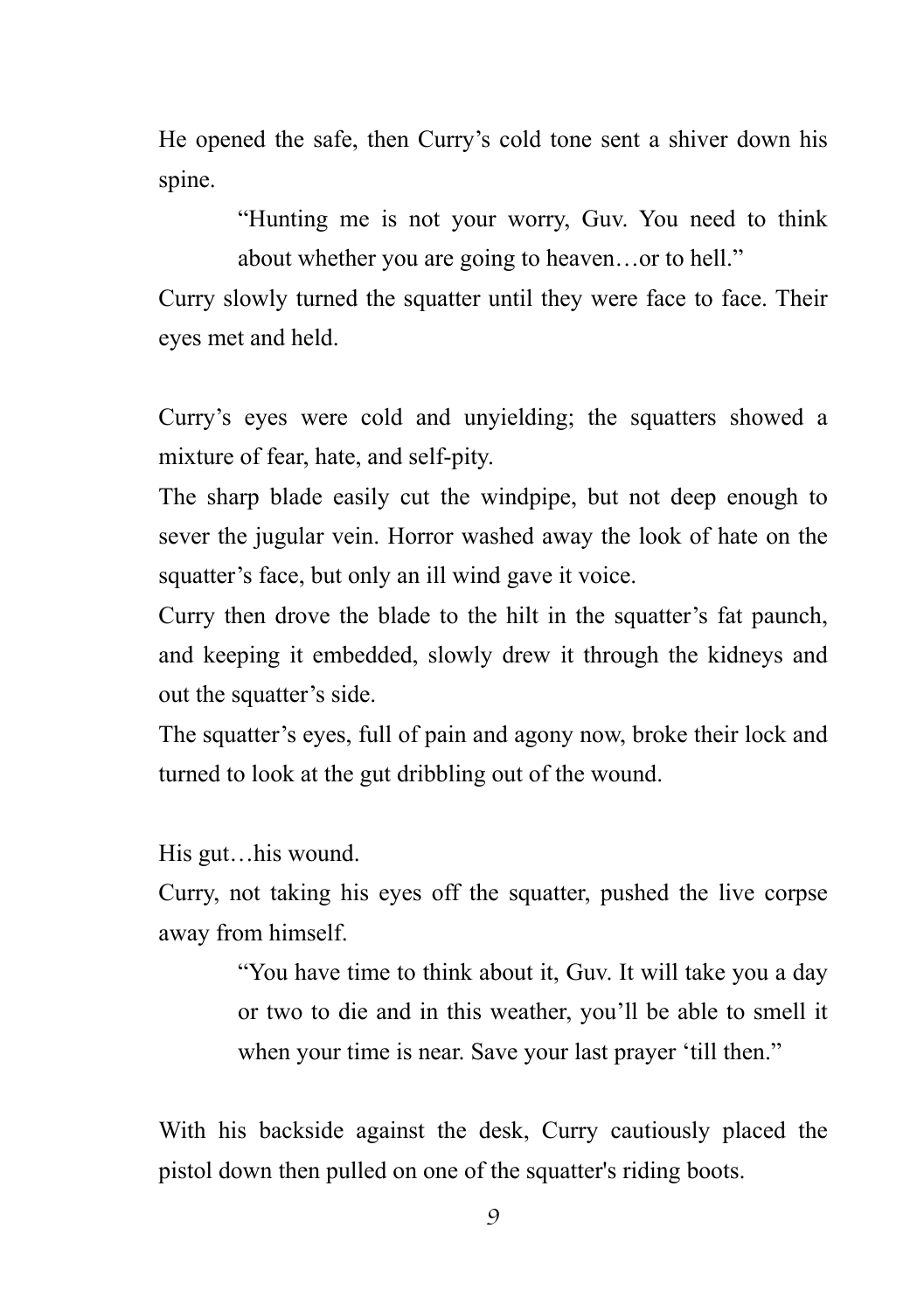The maid shifted on her feet and in an instant was looking at the gaping barrel. She riveted herself to the spot, as Curry waved the pistol in warning.

Watching both closely he pulled the other boot home then took a sip of the squatter's glass of wine. Shock and pain were turning the squatter's eyes a dull sightless colour until Curry dashed the bitter dry red in his face. Anger returned, and he glared at Curry with open hostility.

Curry's tone aired a demeaning disgust for the squatter.

"Don't take a nap yet, Guv. Your time is short, and you've a lot to ask forgiveness for. You're a murderer Guv, just like me."

He continued,

"Remember poor old Charlie, the one you buried near the wood yard. You beat him 'till he bled to death inside, the poor old bugger. Killing him for stealing a mouthful of cow's milk...you'll not be blessed for that I wager."

The squatter shook his head to clear it, covered his throat wound with his hand, and scowled at Curry.

"When they catch you, they'll send you to hell."

Curry's eyes glittered brightly as he spat his words with scorn,

"Aye! We'll have plenty to talk about when I get there. Look for the man wearing your boots, you sanctimonious English hastard<sup>"</sup>

A gasp spun Curry towards the open doorway.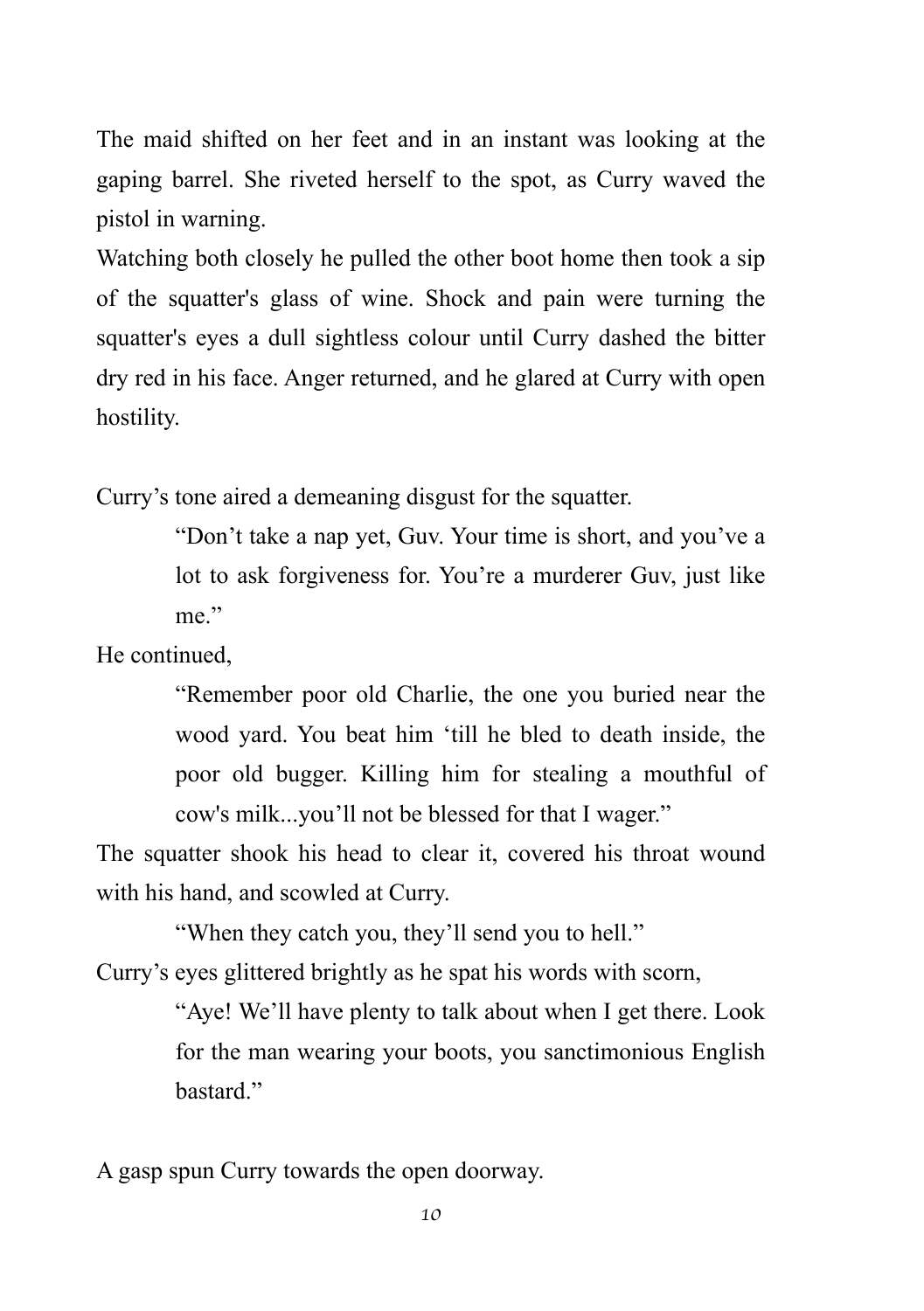There the squatter's wife stood motionless with her hand to her mouth as though to stifle a mistake.

Slowly, horrified by this chaos in her world and unable to speak, she moved to the bloody naked figure of her husband now lying on the floor.

The maid then spoke vehemently,

"Cut her throat too, Curry, the bitch often watched when he '*introduced*' a new housemaid to the property."

Curry hesitated a moment, then dropped the blade point first into the floor near the maid.

Drawing the pistol with his other hand, he cautioned her.

"Be careful whose throat you cut. I've chosen my future, now you must choose yours."

Without hesitation the housemaid seized the knife and snatched the shocked squatter's wife by the hair. Then jerking her head back to expose the throat, she slashed it from ear to ear.

Wiping the blade on his wife's dress, she turned to the squatter and said calmly,

> "Take the bitch with you, so you won't be lonely when you get there. You both deserve a place in hell."

Reversing the blade she handed it to Curry.

Taking the knife, Curry turned and was swallowed by the darkness. He didn't see the naked maid spit on the writhing couple dressed in death, and no one stirred in the workers' quarters as he trotted the horse out of earshot.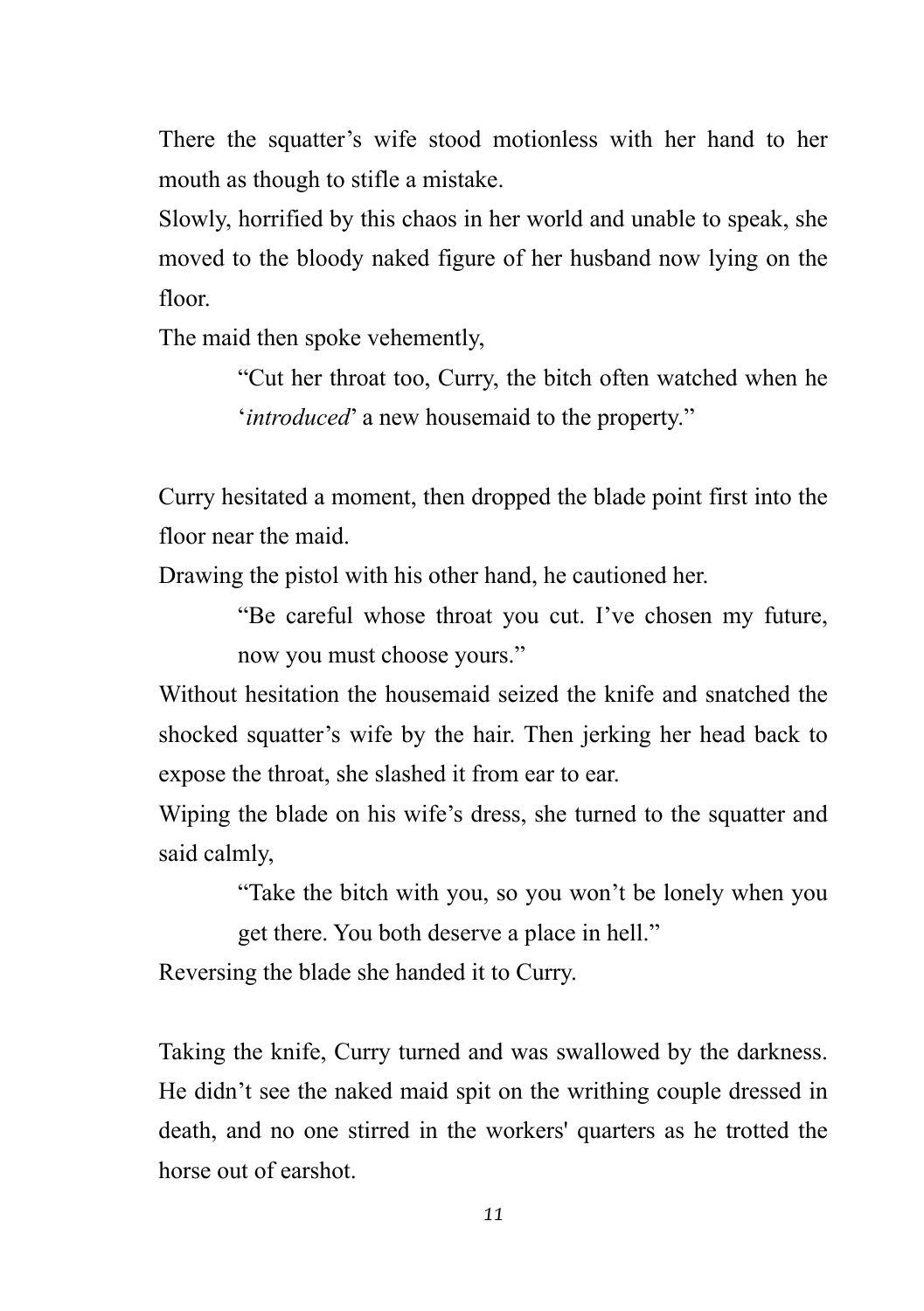Unhurriedly, he used the main road to clear the property boundary. He knew that mixing his tracks with the normal traffic would not fool the native trackers, but it would gain him some time perhaps. A mile further on, he left the roadway to avoid being seen by some late traveller and set the horse to the ridges. The sparse eucalyptus scrub would not slow him unduly, and it gave him cover for the hours until daylight.

Curry knew his first need was to confuse the native trackers, so for this leg of his journey he kept his direction inland and concentrated on slowing their progress.

The trackers would be keen to follow his every twist and turn, but the troopers would be eager to catch him by calculating his destination. He was playing one against the other, hoping the troopers would throw caution to the wind.

As the horse picked its way through the shadows of the timber in the moonlight, Curry took stock of his situation.

He felt neither elated nor remorseful for taking vengeance on the squatter. His tormentor's death was simply the starting point of a new life, under new rules. Freedom was real, or a man lived in a falsehood, a dream world of lies and deceit. Either he lived under the laws of a corrupt system, or he made his own rules.

This night, Curry had chosen the life and death of a convict outlaw, and there would be no reprieve. They would hunt him to his grave. Dismissing the thought, he concentrated on his plan and timing to avoid capture.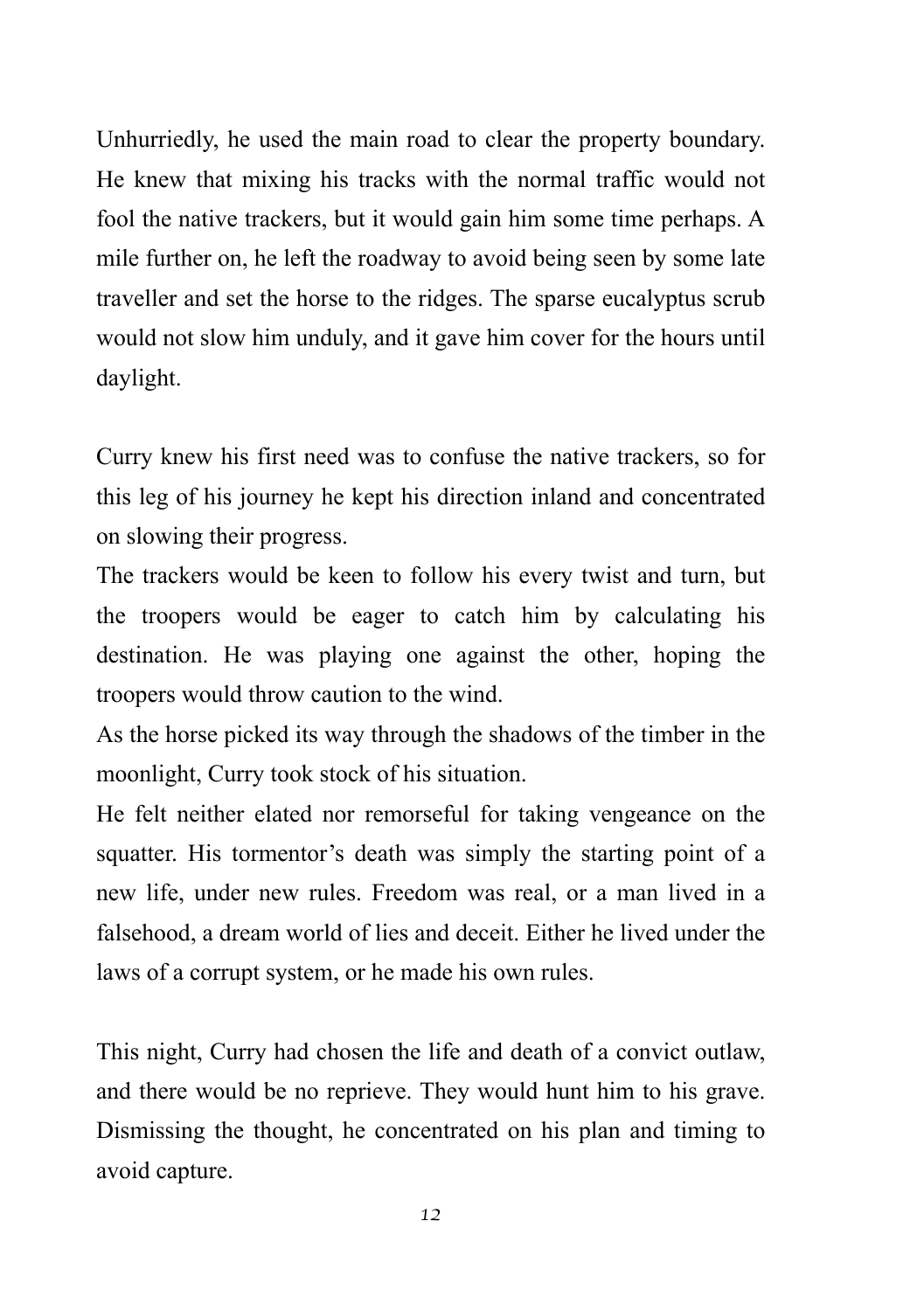Wherever possible he used the terrain to disguise his passage and confuse the trackers, for he feared them more than the troopers who would follow. Coming to an outcrop of stony ground he dismounted and covered the horse's hooves with calico. He walked him to save injury, and the calico left no mark of a hoof strike on rock.

Twisting and turning often in the thickets and creeks, he changed his direction to make it seem as though he was looking for a place to hole up. Yet the trail he left was always on a westward heading, and clear of any possible contact with roads or human traffic.

An hour before daylight he arrived at the outskirts to the small settlement. All was quiet there and he saw no signs of alarm or movement. By some river gums he dismounted and shouldered the calico swag to continue on foot.

Walking through the dusty street, he kept his direction towards the inland. He had been here before and planned to make the switch in his direction at the sawmill. The miller and workers didn't live at the sawmill, and there were no dogs to cause a ruckus if a stranger ventured on the premises.

Entering from one street, he walked to the saw bench where the sawdust was thickest and then removed his boots. Using his coat as a broom, he disguised his barefooted exit to the street on the other side. The barefoot tracks were now heading towards the coast.

In the chill of predawn, he crept towards the creek camp of the town's itinerants, and heard the sound of snoring.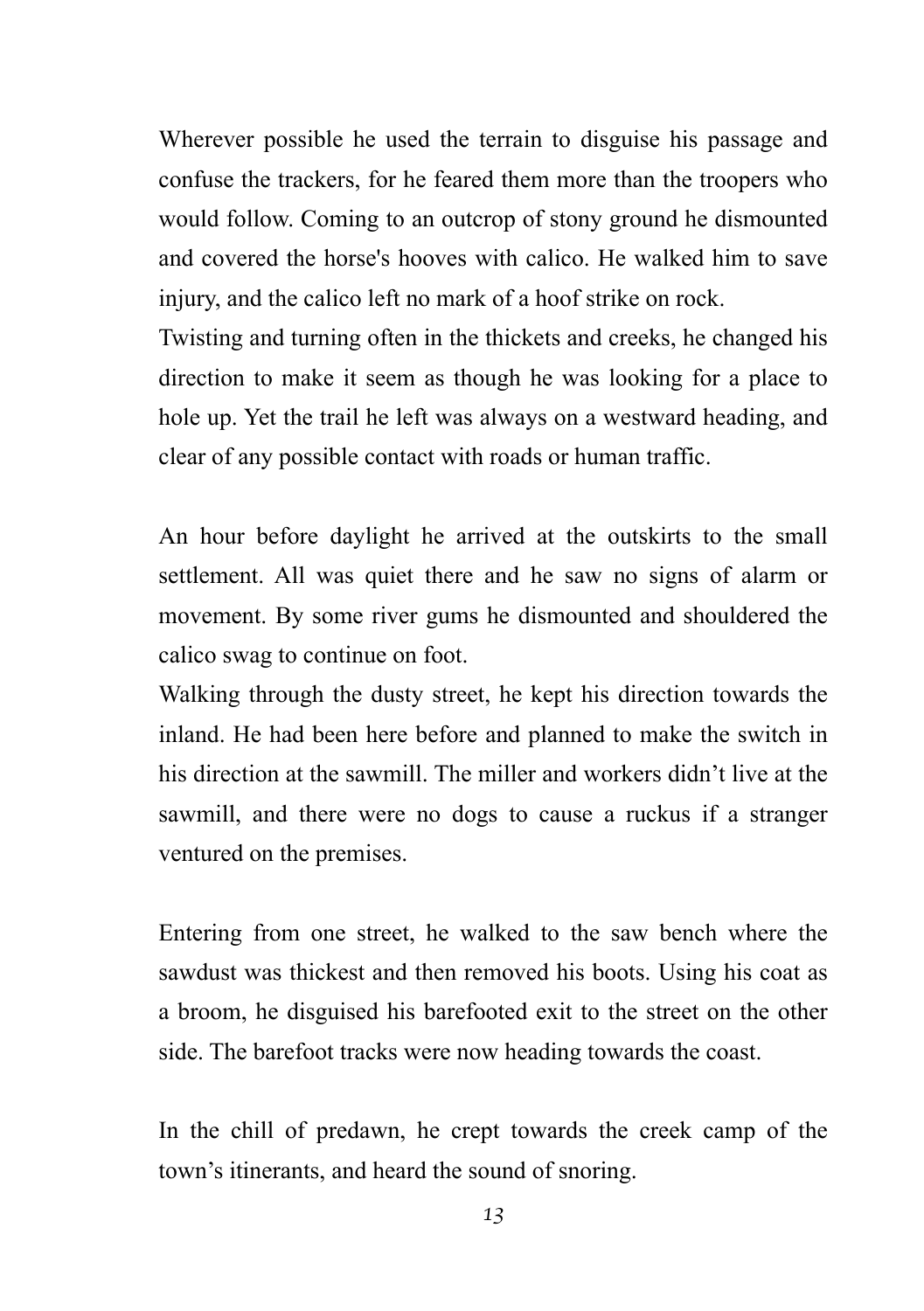He stole a coat and pair of boots, leaving his own coat and a pound note to placate the owner. At the water's edge he shaved off his beard.

For the rest of the day he travelled openly and quickly towards the sea, and the next leg of his journey away from civilisation. No one took an interest in a barefoot vagabond heading for port where there was the promise of work on the unloading wharves. He mingled with the traffic on foot, and his idle chatter left the impression that the port was his destination.

At midday he rested briefly in the shade with some travelers, then to confuse his trackers put the stolen boots on, before taking up the march again.

At a crossroads, he took a new direction. Avoiding the main port, Curry found a navigable creek two days' march to the North. Here, with luck, a small sailing boat and its crew might not be missed for at least a day or more. He was very cautious now, moving only in darkness and hiding in the thickets by day.

Curry had been at large for two weeks, and had no idea if troopers were searching for him here, or still beating the scrub a hundred miles inland. He had spoken to no one of his escape, and didn't intend to seek out news.

Finding the boat landing he wanted, Curry watched it for six days in the sweltering heat, and as the days wore on the tension mounted. His vigilant watch was in total silence and not once did he light a fire to cook food for a meal.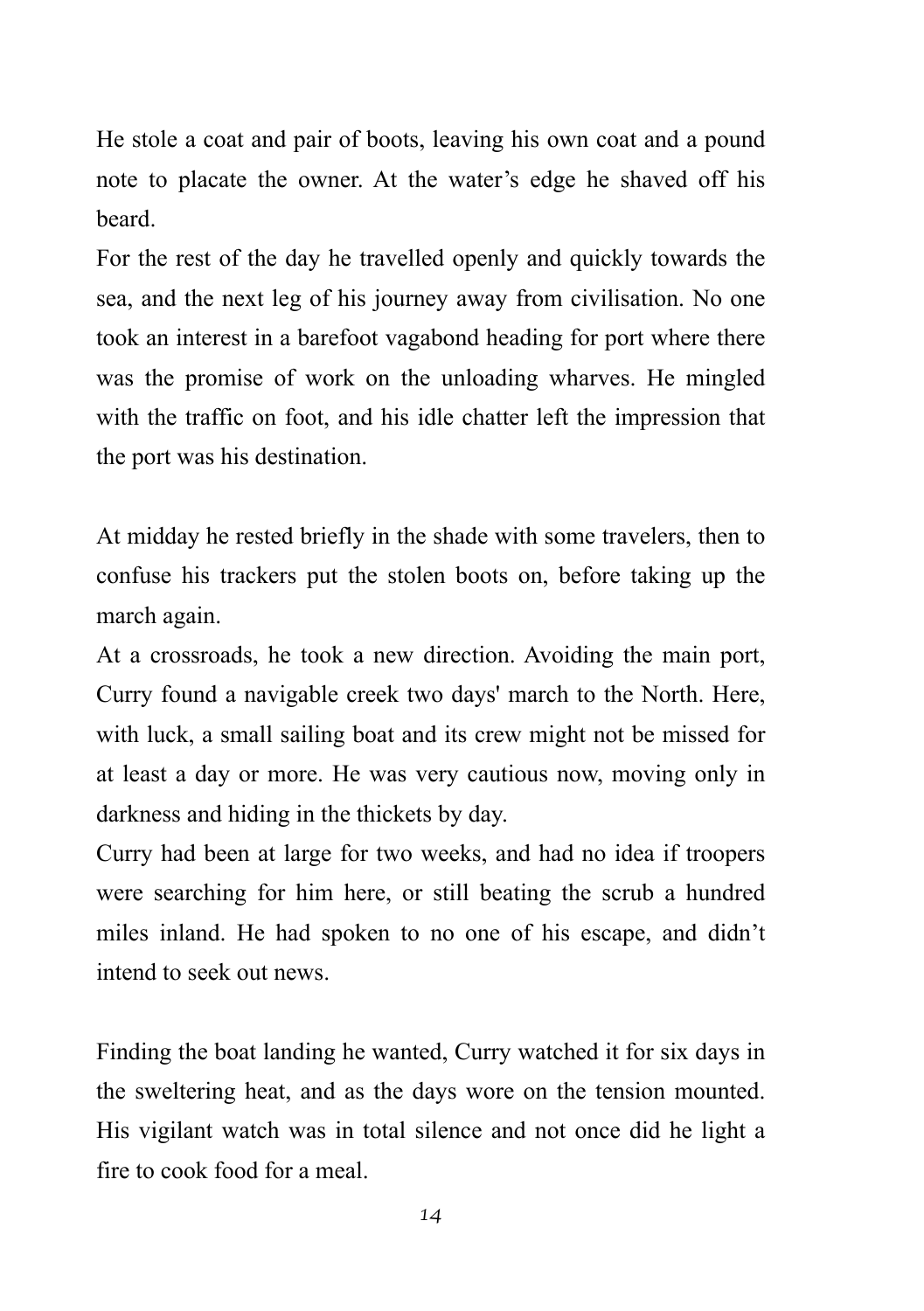He moved with stealth, and never more than ten yards from his lookout in a thick patch of scrub.

Cramped and ever more wary, the pistol often appeared in his hand if something seemed amiss. His nerves were as taught as a fiddle string.

On the afternoon of the sixth day (with a crack like a pistol shot), a branch broke and crashed to the ground not five paces away. Curry almost pulled the trigger on the rotten limb as it shattered into a dozen pieces.

He cursed under his breath. He had been dozing in the heat. It was sweltering in the scrub, though a slight breeze fluttered through the dead leaves. If a boat didn't appear soon he was a dead man. A black crow squawked lazily in the heat and Curry looked towards the sound. With fear of the aboriginal trackers, and contempt for the troopers chasing him, he confessed to himself,

*'Aye! The scarecrows will not be far now.'*

No one had escaped them for longer than this. They were a felon's curse. He'd seen a wiry old tracker cloaked in nothing but parched black skin, running on the trail of a man where no mark showed the passage. Yet the old crow never made a mistake.

They were devils on the scent and he was taken by their skill, but now it was his tracks they were on, and he knew they would find him soon. With this thought he decided,

> *'If no sail comes today I'll have to run and they'll catch me for certain.'*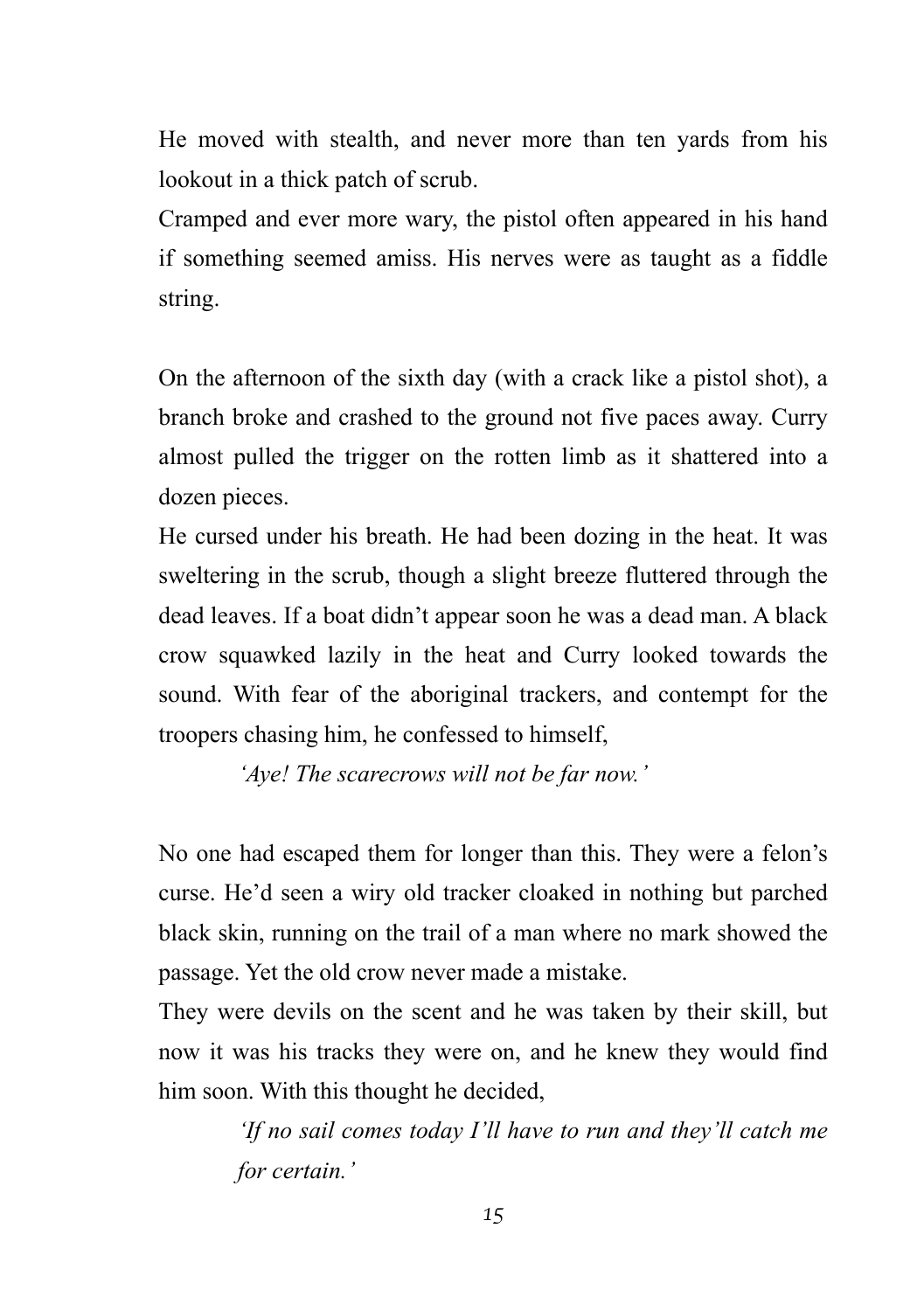He shivered at the image of a stealthy discovery, then the troopers quietly surrounding him. The troopers would use every effort to capture him alive for the hanging at the end.

> *'Blast their hides,' he cursed, 'and those who tempt them to treachery.'*

His thoughts continued to dwell on the trackers skill in pursuit.

*'They could follow a seagull on a summer breeze, I swear.'* He arrested the distraction.

*'Keep your wits about yourself, Curry. You're not done yet.'*

His only hope of escape lay in reaching the open sea. On land, he was done for; at the end of the chase there was only a bloody death, or a hanging...but death all the same.

How right he was. At dawn the gardener discovered the dying squatter and his murdered wife. The farm workers soon gathered around the bloody scene and anxiously pondered the matter. Few had distraught feelings at the fate they suffered, and several voiced the opinion that they deserved it, but they soon looked to saving their own skin.

The murders could not be dismissed. The police would hear of it, and anyone who seized the opportunity to flee would be marking themselves for trouble. Curry and a housemaid were not among them, and it was obvious who the culprits were.

Some saluted them for the guts to end their humiliation, but others cursed them for the trouble to follow.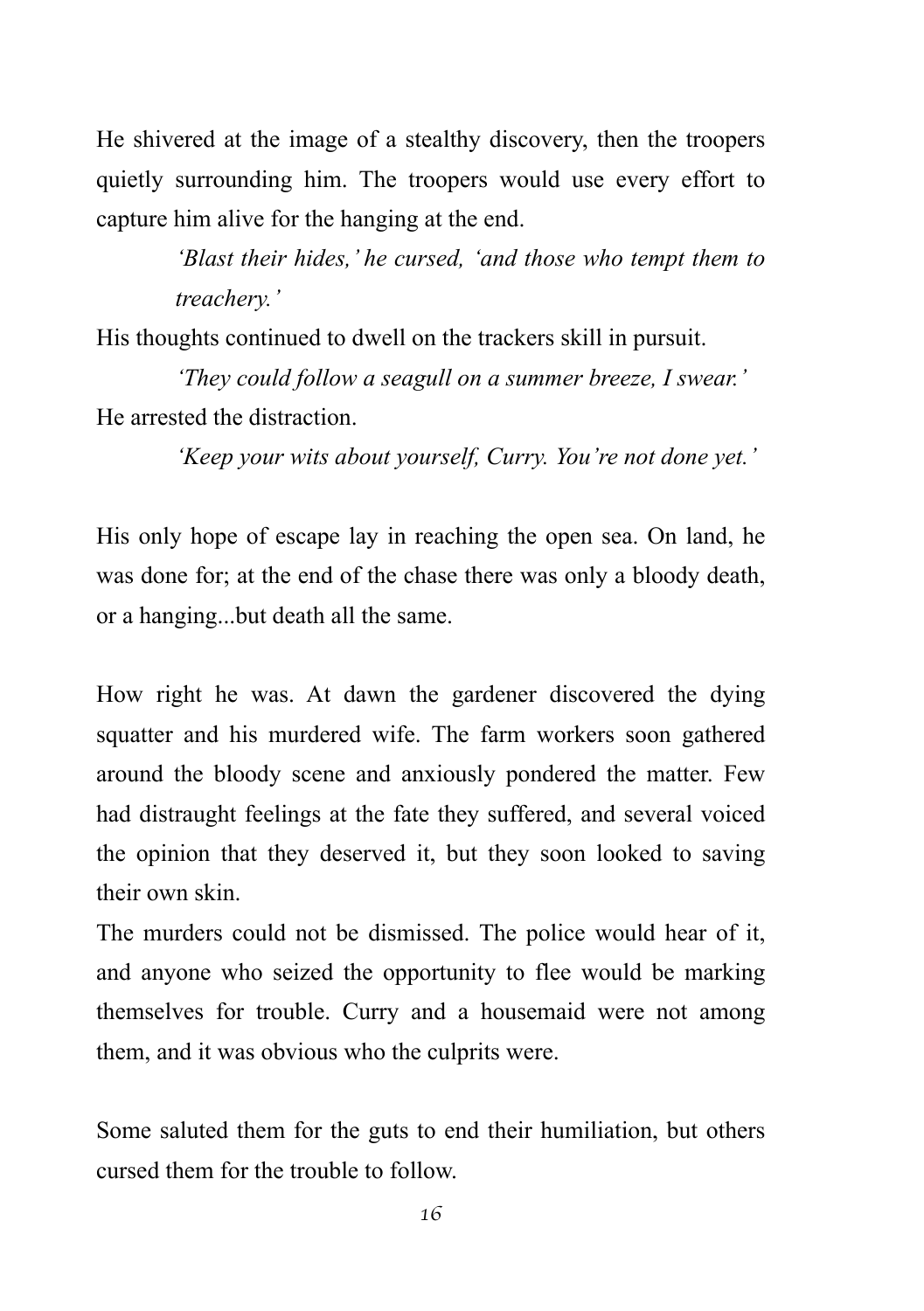The authorities would have no kind words or sympathy for any who obstructed the law as they saw it. The culprits must be found and brought to British justice. No matter the felons' justification. Murders had been committed, and someone would have to pay the price.

That very afternoon word came to police conducting enquiries that the maid had been seen in a brothel in Brisbane town. The next day she was arrested in a boarding house nearby, and carted off in chains with tears streaming down her haggard face. Two days later they found her hanging by her scarf in the cell.

Troopers, and a tracker in their employ, took up Curry's trail. It led them a merry chase through sweltering thickets and over stony outcrops heading inland. Troopers sent word ahead to the towns nearby, and the countryside was abuzz with news of the pursuit.

For several days they lost the trail in the confusion of the foot traffic near the sawmill, but a loose word came from a drunk itinerant who seemed to have mysteriously found his fortune and a better jacket. Under threats and questioning, he spilled the beans and the trail was taken up anew.

They lost the trail again near the port, but the discovery of a hidden pair of old boots gave them new hope. The tracker confirmed they were following the same man.

He was able to describe his approximate height and weight, and that this tread was unique. The trail avoided all human contact; this was their felon. They were six hours behind him.